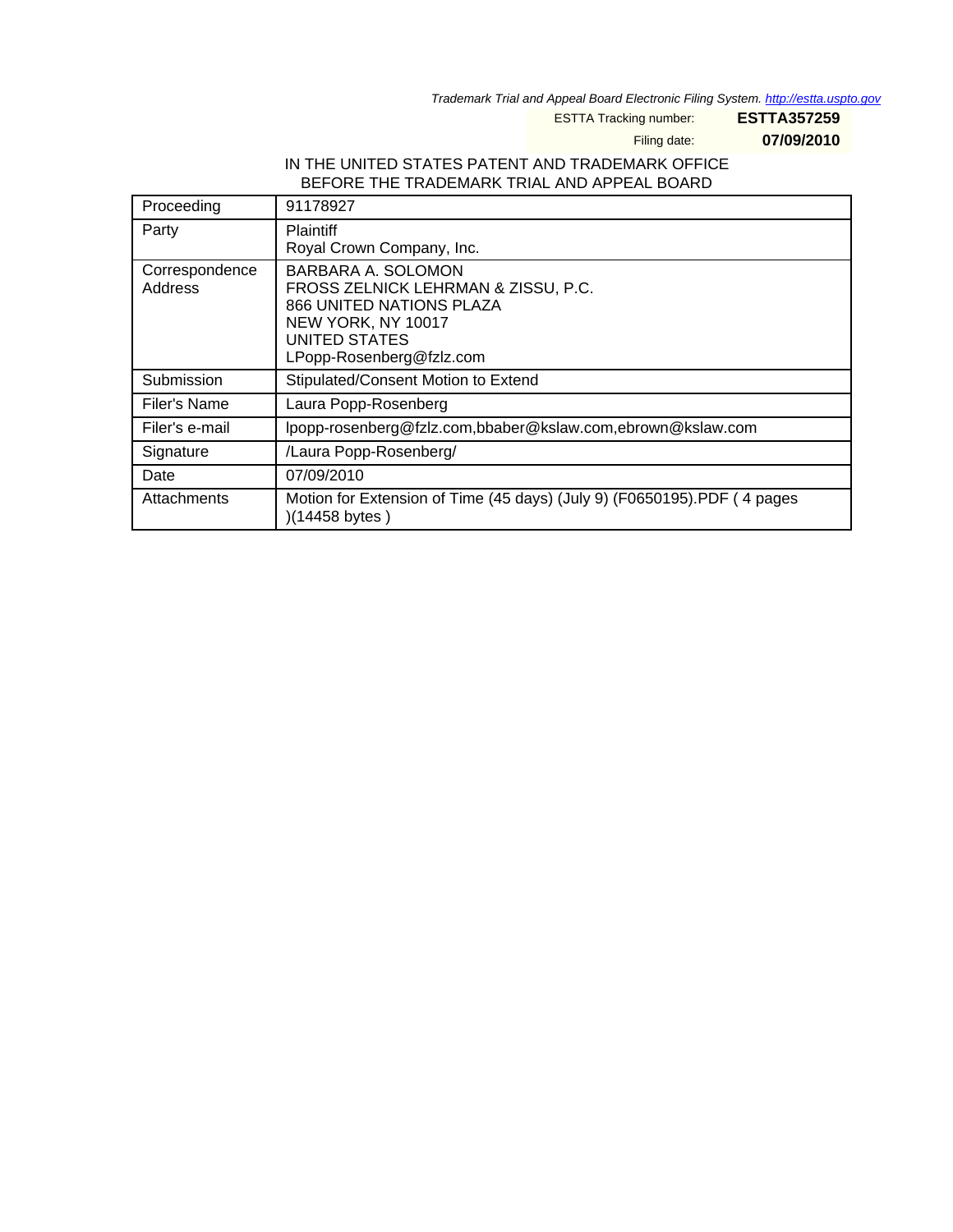## **IN THE UNITED STATES PATENT AND TRADEMARK OFFICE BEFORE THE TRADEMARK TRIAL AND APPEAL BOARD**

| ROYAL CROWN COMPANY, INC.,     | <b>Consolidated Proceedings</b> |
|--------------------------------|---------------------------------|
|                                | Opposition No. 91178927         |
| Opposer,                       | Opposition No. 91180771         |
|                                | Opposition No. 91180772         |
| - against -                    | Opposition No. 91183482         |
|                                | Opposition No. 91185755         |
| THE COCA-COLA COMPANY,         | Opposition No. 91186579         |
|                                | Opposition No. 91189847         |
| Applicant.                     | Opposition No. 91190658         |
| $-$ and $-$                    |                                 |
| THE COCA-COLA COMPANY,         |                                 |
| Applicant,                     |                                 |
| - against -                    | Opposition No. 91184434         |
|                                |                                 |
| ROYAL CROWN COMPANY, INC.,     |                                 |
|                                |                                 |
| Opposer.                       |                                 |
| -----------------------------X |                                 |

## **JOINT MOTION TO EXTEND SCHEDULE**

Counsel for The Coca-Cola Company ("TCCC") and counsel for Royal Crown Company, Inc. ("Royal Crown") jointly move the Board to extend the trial dates in this proceeding for 45 days.

On June 1, 2010, the Board granted a joint request by the parties for an extension of the remaining dates in the consolidated proceedings. In that Order, the Board stated that "all further requests for extension or suspension of time must be accompanied by a report on the progress of the parties' settlement talks to establish good cause for any continued extension or suspension."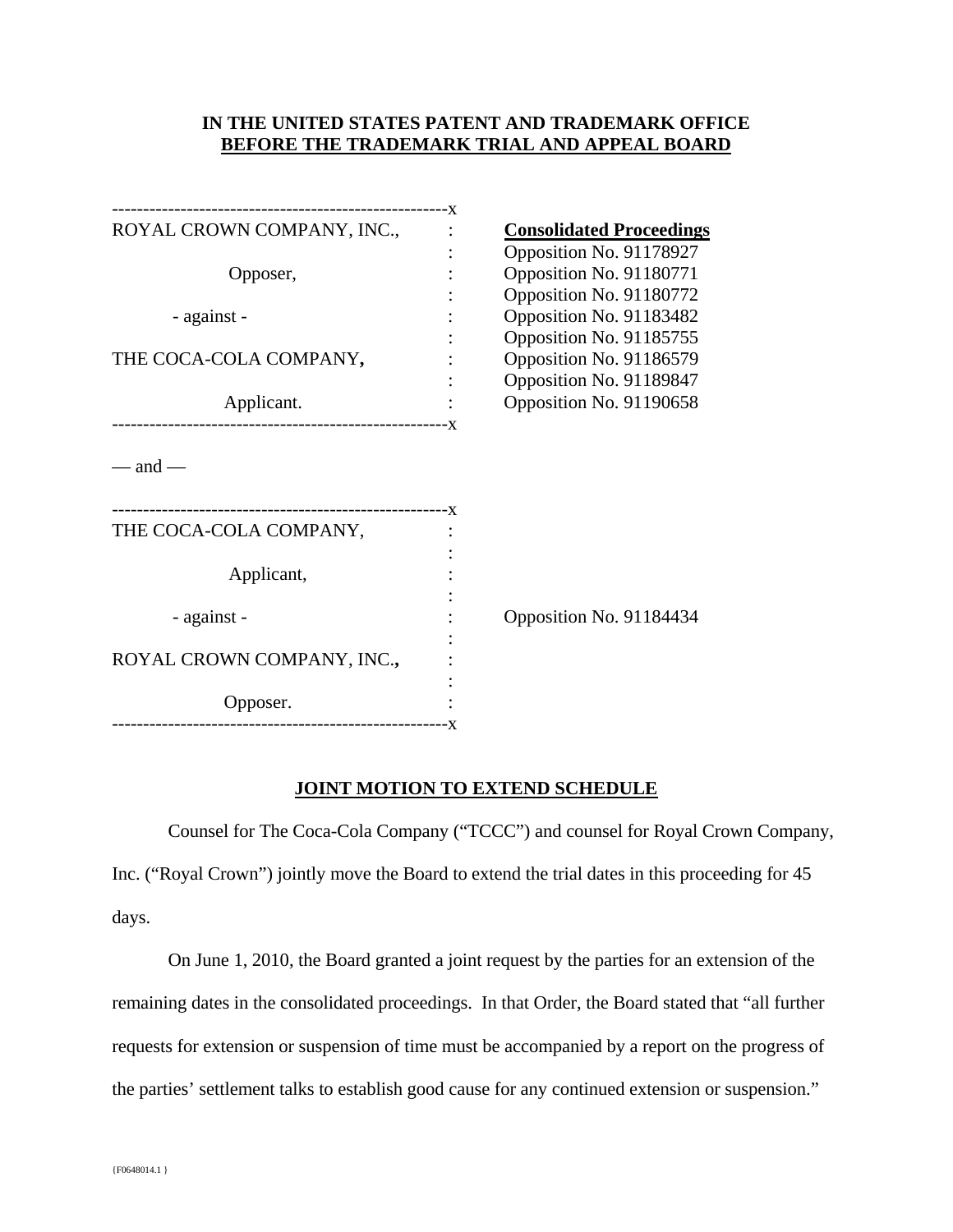The parties' extension request that resulted in the Board's June 1 was not predicated on settlement negotiations, but rather on the parties' need to finish discovery. Therefore, the parties have no report to make on settlement talks. Nonetheless, the parties believe that good cause exists for this extension request. The parties have been actively working on completing certain open discovery issues that they have been unable to conclude before now, including the production of additional documents and discussions regarding certain unresolved discovery issues and objections. The parties believe that the additional 45 days will permit the parties to fully and adequately prepare for their pretrial disclosures and testimony periods and to avoid motion practice, as well as prevent critical trial periods falling over holidays. The parties do not make this request for purposes of delay.

|                                                                                                                                                                                                                              | Deadline under<br>June 1, 2010 Order | <b>NEW DEADLINE</b>     |
|------------------------------------------------------------------------------------------------------------------------------------------------------------------------------------------------------------------------------|--------------------------------------|-------------------------|
| Plaintiff's pretrial disclosures due in<br>Opposition Nos. 91178927, 91180771,<br>91180772, 91183482, 91185755,<br>91186579, 91189847 and 91190658                                                                           | July 9, 2010                         | <b>August 23, 2010</b>  |
| Plaintiff's 30-day testimony period<br>closes in Opposition Nos. 91178927,<br>91180771, 91180772, 91183482,<br>91185755, 91186579, 91189847 and<br>91190658                                                                  | August 23, 2010                      | <b>October 7, 2010</b>  |
| Defendant's pretrial disclosures due in<br>Opposition Nos. 91178927, 91180771,<br>91180772, 91183482, 91185755,<br>91186579, 91189847 and 91190658 and<br>plaintiff's pretrial disclosures due in<br>Opposition No. 91184434 | September 7, 2010                    | <b>October 22, 2010</b> |

The parties stipulate to and respectfully request the Board to enter the following schedule: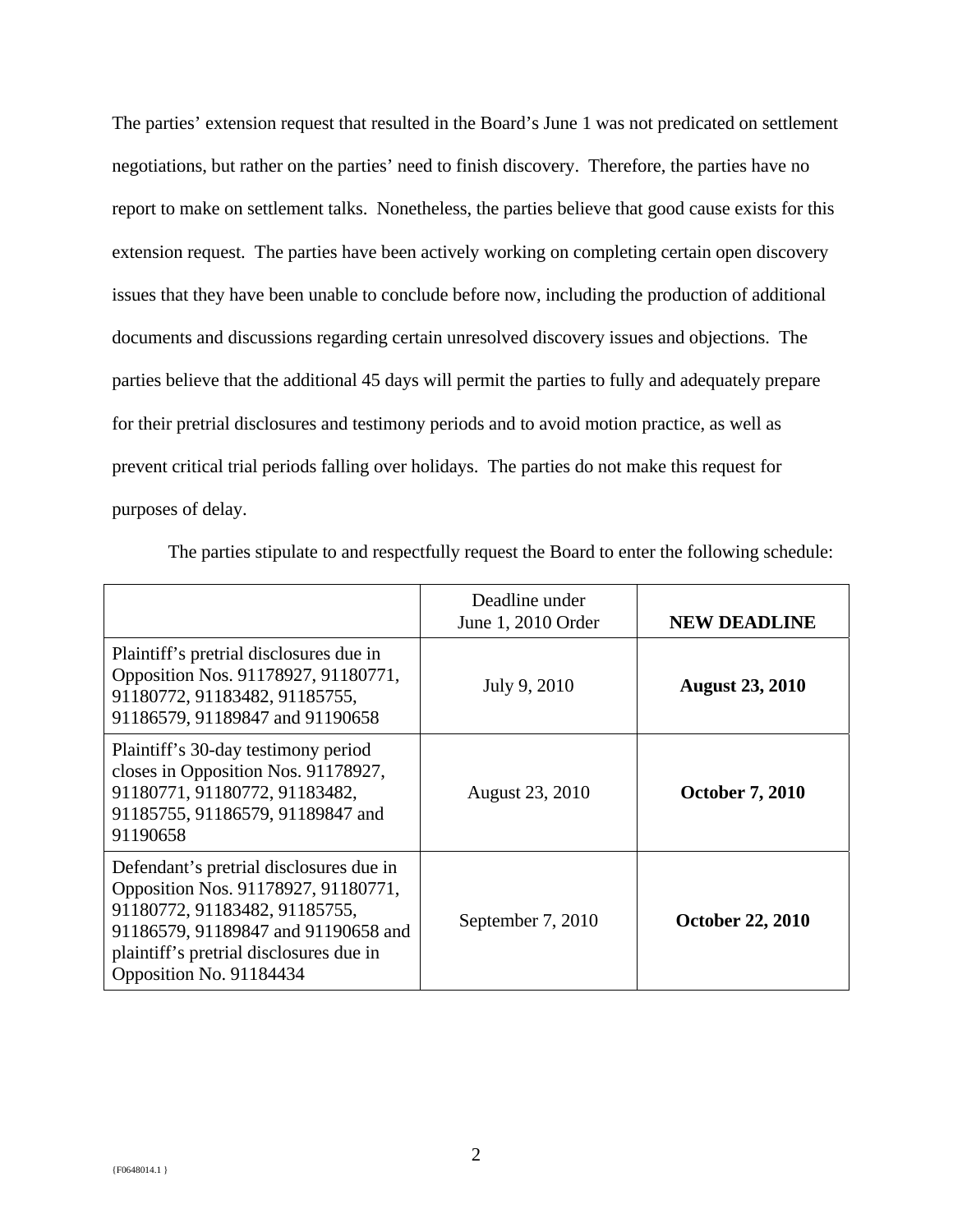|                                                                                                                                                                                                                                            | Deadline under<br>June 1, 2010 Order | <b>NEW DEADLINE</b>      |
|--------------------------------------------------------------------------------------------------------------------------------------------------------------------------------------------------------------------------------------------|--------------------------------------|--------------------------|
| Defendant's testimony period closes in<br>Opposition Nos. 91178927, 91180771,<br>91180772, 91183482, 91185755,<br>91186579, 91189847 and 91190658 and<br>plaintiff's testimony period closes in<br>Opposition No. 91184434                 | October 22, 2010                     | <b>December 6, 2010</b>  |
| Plaintiff's rebuttal disclosures due in<br>Opposition Nos. 91178927, 91180771,<br>91180772, 91183482, 91185755,<br>91186579, 91189847 and 91190658 and<br>defendant's pretrial disclosures due in<br>Opposition No. 91184434               | November 6, 2010                     | <b>December 21, 2010</b> |
| Defendant's 30-day testimony period<br>closes in Opposition No. 91184434 and<br>Plaintiff's 15-day rebuttal period closes<br>in Opposition Nos. 91178927,<br>91180771, 91180772, 91183482,<br>91185755, 91186579, 91189847 and<br>91190658 | December 21, 2010                    | February 4, 2011         |
| Plaintiff's rebuttal disclosures due in<br>Opposition No. 91184434                                                                                                                                                                         | <b>January 5, 2011</b>               | <b>February 19, 2011</b> |
| Plaintiff's 15-day rebuttal testimony<br>period closes in Opposition No.<br>91184434                                                                                                                                                       | February 4, 2011                     | <b>March 21, 2011</b>    |
| Plaintiff's brief due in Opposition Nos.<br>91178927, 91180771, 91180772,<br>91183482, 91185755, 91186579,<br>91189847 and 91190658                                                                                                        | April 5, 2011                        | May 20, 2011             |
| Defendant's brief due in Opposition<br>Nos. 91178927, 91180771, 91180772,<br>91183482, 91185755, 91186579,<br>91189847 and 91190658 and plaintiff's<br>brief due in Opposition No. 91184434                                                | May 5, 2011                          | <b>June 19, 2011</b>     |
| Plaintiff's reply brief due in Opposition<br>Nos. 91178927, 91180771, 91180772,<br>91183482, 91185755, 91186579,<br>91189847 and 91190658 and<br>defendant's brief due in Opposition No.<br>91184434                                       | June 4, 2011                         | <b>July 19, 2011</b>     |